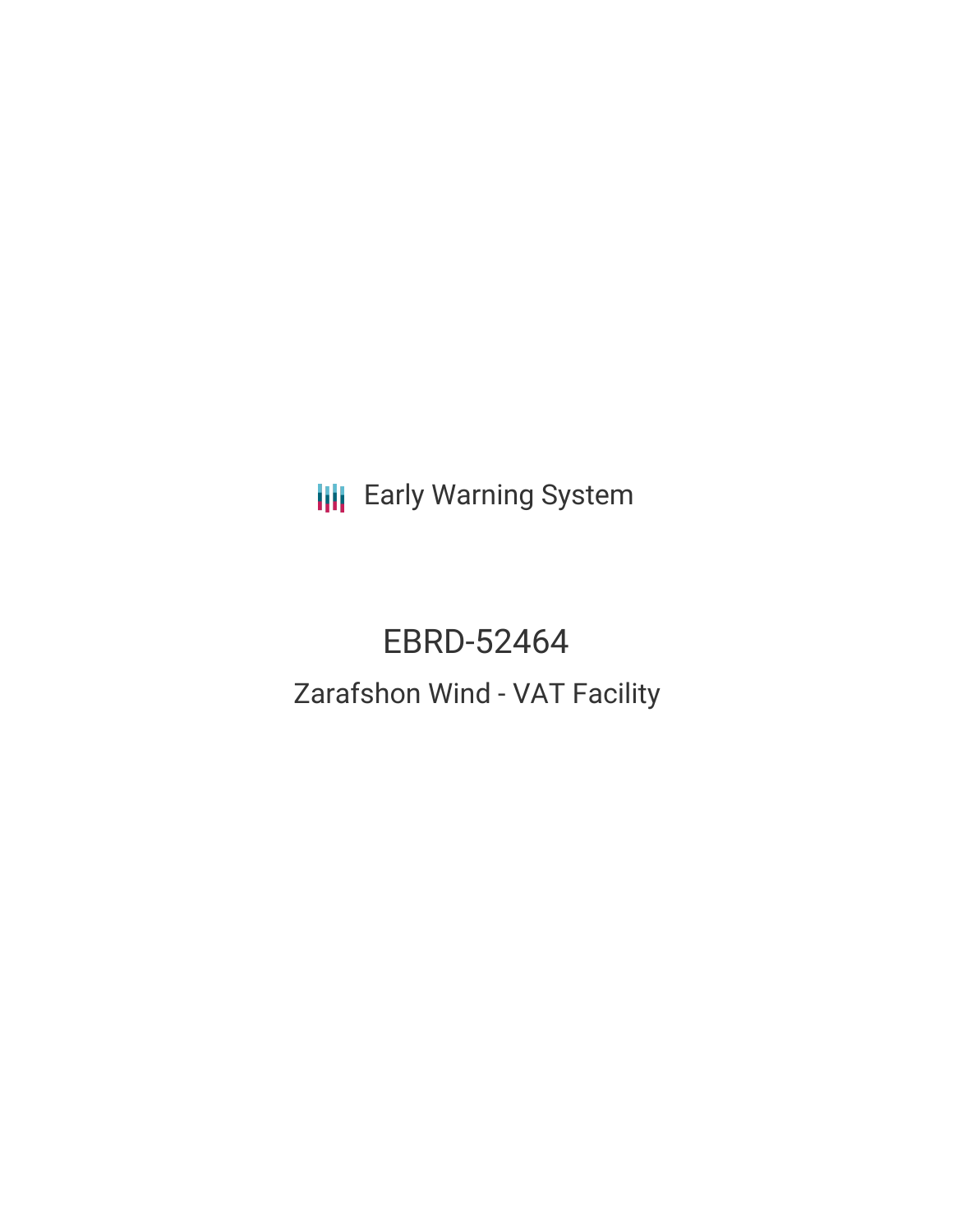

# **Quick Facts**

| <b>Countries</b>               | Uzbekistan                                              |  |  |  |
|--------------------------------|---------------------------------------------------------|--|--|--|
| <b>Financial Institutions</b>  | European Bank for Reconstruction and Development (EBRD) |  |  |  |
| <b>Bank Risk Rating</b>        | U                                                       |  |  |  |
| <b>Voting Date</b>             | 2022-05-04                                              |  |  |  |
| <b>Borrower</b>                | Abu Dhabi Future Energy Company PJSC - Masdar (Masdar)  |  |  |  |
| <b>Investment Type(s)</b>      | Loan                                                    |  |  |  |
| <b>Investment Amount (USD)</b> | $$21.00$ million                                        |  |  |  |
| <b>Project Cost (USD)</b>      | \$575.00 million                                        |  |  |  |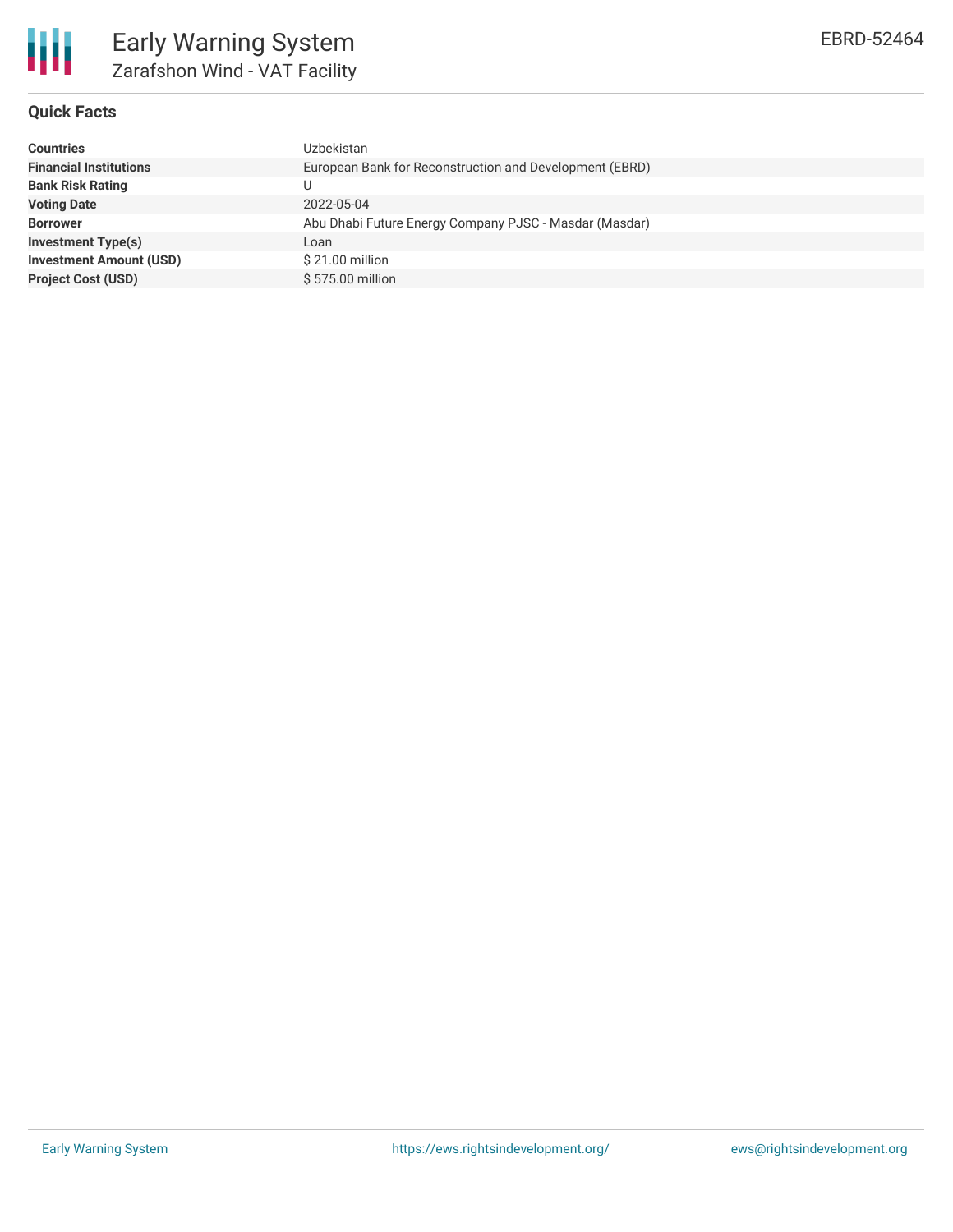

# **Project Description**

Under this project, EBRD provides a loan to government of Uzbekistan via Abu Dhabi Future Energy Company PJSC - Masdar (Masdar) for construction of of a pilot wind project with 500 MW installed capacity located in the Tamdy District of Uzbekistan.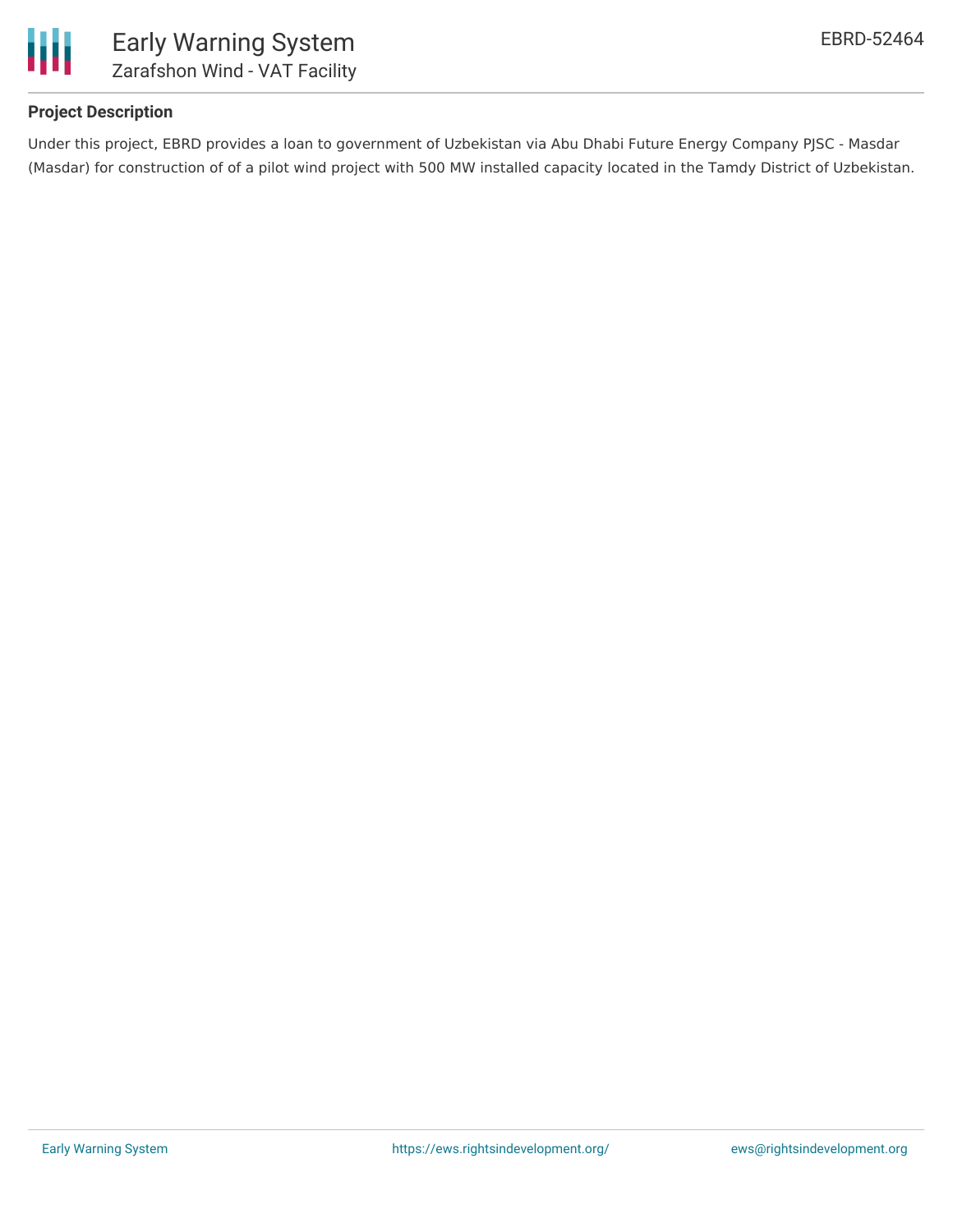

# **Investment Description**

European Bank for Reconstruction and Development (EBRD)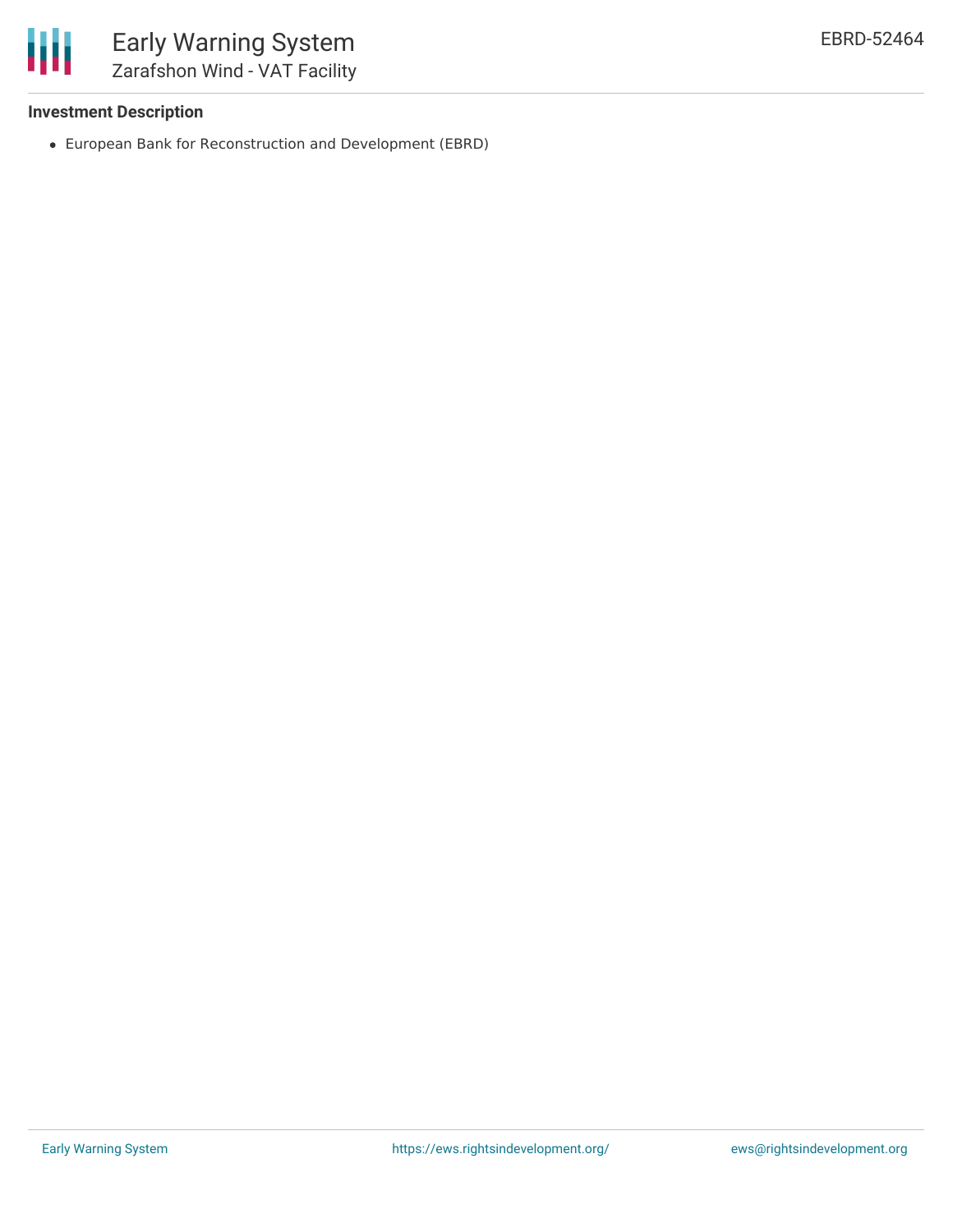# **Private Actors Description**

LLC SHAMOL ZARAFSHAN ENERGY FOREIGN ENTERPRISE

The Borrower is an Uzbek Project SPV fully owned by Masdar.

The Sponsor: Abu Dhabi Future Energy Company PJSC - Masdar (Masdar), a global leader in renewable energy and sustainable urban development. It was established in 2006 as a strategic government initiative to invest, incubate and establish new energy industry in Abu Dhabi and around the world. Masdar is fully owned by Mubadala Investment Company, an investment company established and fully owned by the Government of Abu Dhabi.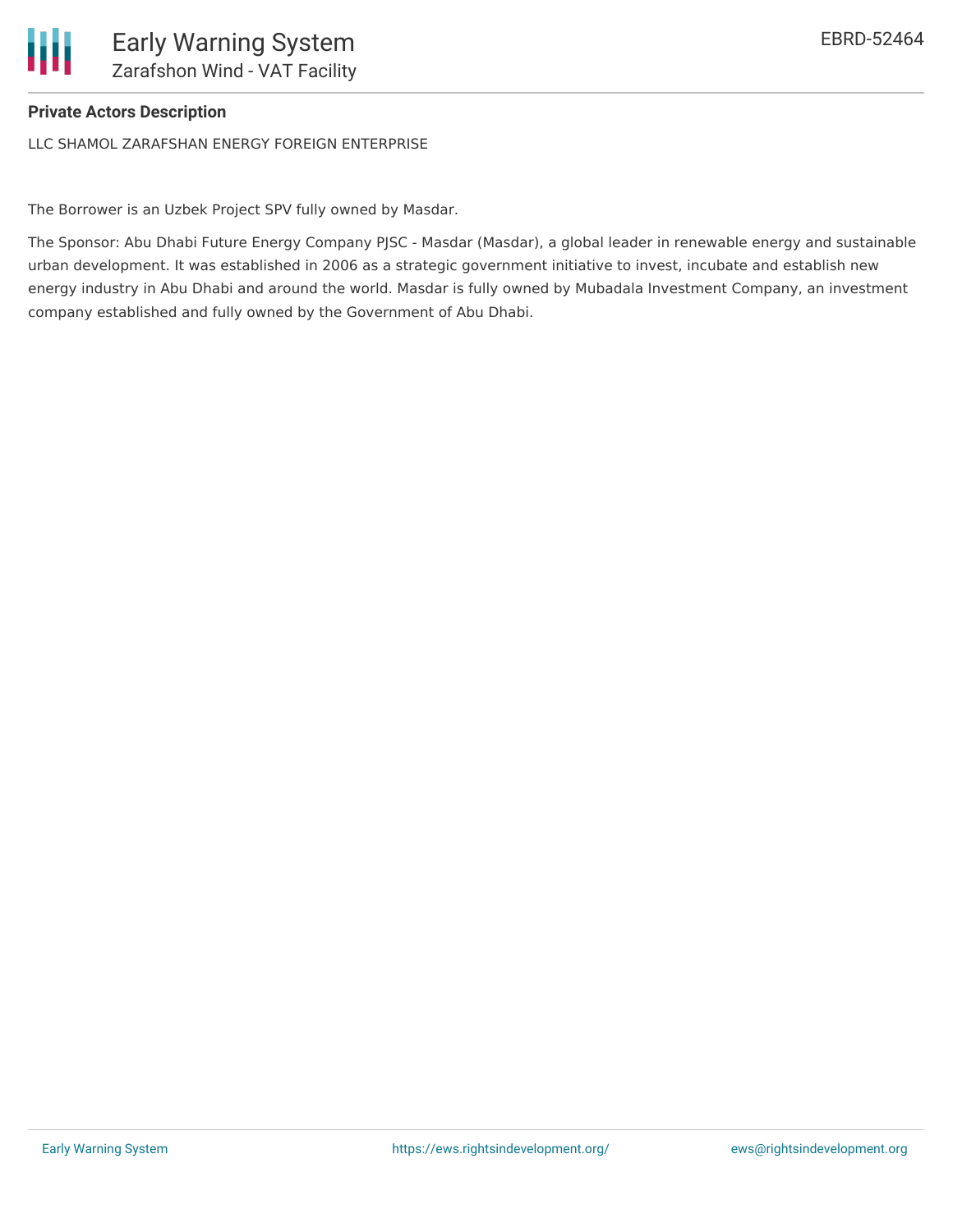

# Early Warning System Zarafshon Wind - VAT Facility

| <b>Private Actor 1</b> | <b>Private Actor</b><br>1 Role | <b>Private Actor</b><br><b>Sector</b> | <b>Relation</b> | <b>Private Actor 2</b>                        | <b>Private Actor</b><br>2 Role | <b>Private Actor</b><br>2 Sector |
|------------------------|--------------------------------|---------------------------------------|-----------------|-----------------------------------------------|--------------------------------|----------------------------------|
|                        | $\overline{\phantom{a}}$       | $\overline{\phantom{0}}$              | $-$             | Abu Dhabi Future Energy Company PJSC - Masdar | Investor                       | Energy                           |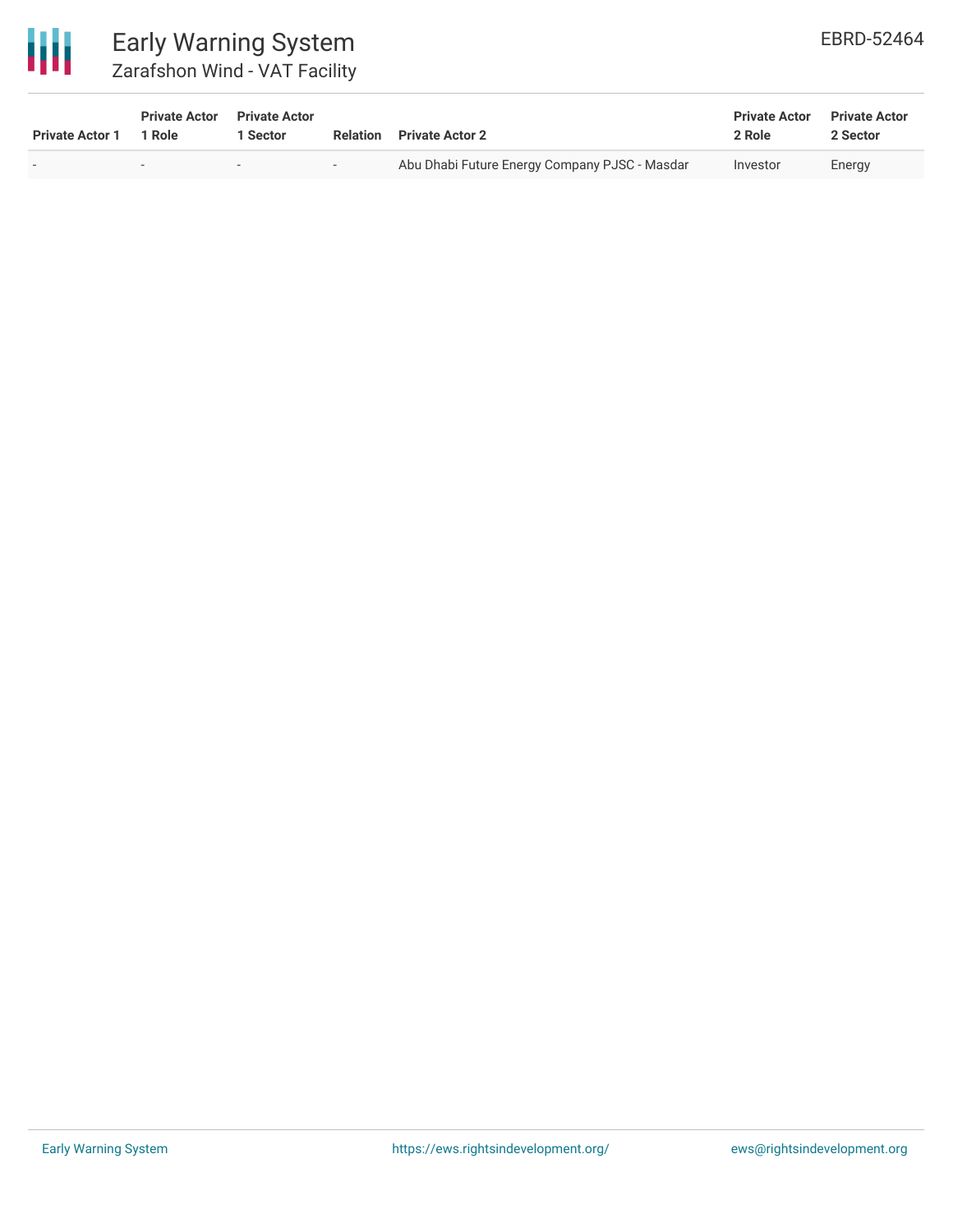#### **Contact Information**

#### **COMPANY CONTACT INFORMATION**

Dias Kamaliyevdkamaliyev@masdar.aehttp://www.masdar.aePO Box 54115, Abu Dhabi, UAE

#### **ACCESS TO INFORMATION**

You can request information by emailing: accessinfo@ebrd.com or by using this electronic form: https://www.ebrd.com/eform/information-request

#### **ACCOUNTABILITY MECHANISM OF EBRD**

The Project Complaint Mechanism (PCM) is the independent complaint mechanism and fact-finding body for people who have been or are likely to be adversely affected by an European Bank for Reconstruction and Development (EBRD)-financed project. If you submit a complaint to the PCM, it may assess compliance with EBRD's own policies and procedures to prevent harm to the environment or communities or it may assist you in resolving the problem that led to the complaint through a dialogue with those implementing the project. Additionally, the PCM has the authority to recommend a project be suspended in the event that harm is imminent.

You can contact the PCM at: pcm@ebrd.com or you can submit a complaint online using an online form at: http://www.ebrd.com/eform/pcm/complaint\_form?language=en

You can learn more about the PCM and how to file a complaint at: http://www.ebrd.com/work-with-us/project-finance/projectcomplaint-mechanism.html